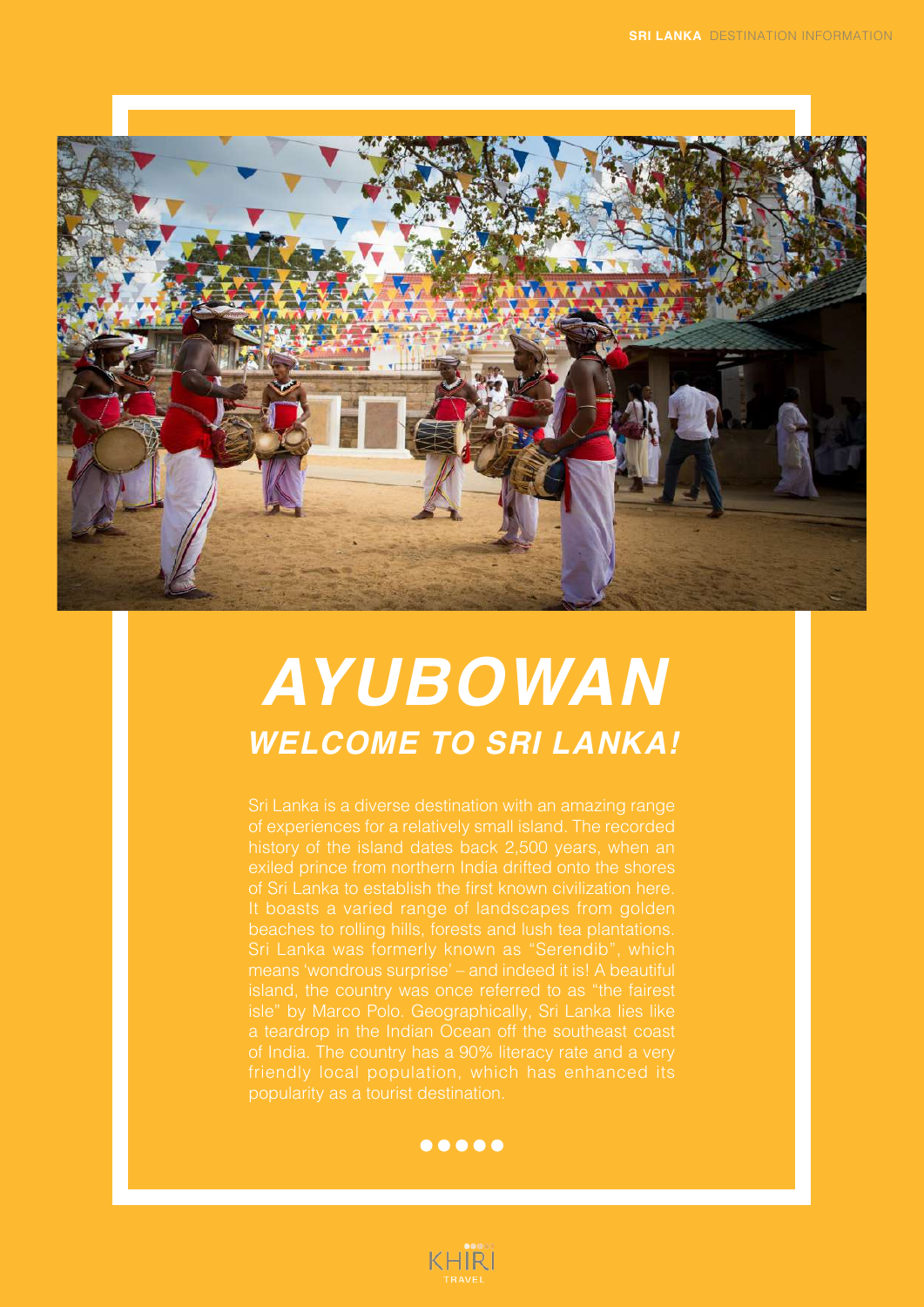

### **GEOGRAPHY**

Sri Lanka is a southern Asian island country in the Indian Ocean, situated between the Laccadive Sea and the Bay of Bengal. It is located 31 km off the southeastern coast of India, and features diverse landscapes that range from rainforest and arid plains to highlands and sandy beaches.

Away from the pristine coastline in the center of the island is "The Cultural Triangle". This region comprises a succession of ancient capitals and Buddhist sites where intricate carvings and towering stone monuments are scattered throughout the forests.

Huge man-made lakes (water tanks) have kept the central area irrigated for millennia and continue to provide water for paddy fields and thirsty elephants that regularly leave the shelter of the jungle to come and drink.

The busy lakeside city of Kandy attracts thousands of devotees to the Temple of the Tooth, while the island's rich colonial legacy can be seen in Nuwara Eliya – the hill country where tea is grown. It is also home to a stunning golf course that has been challenging players for over a century. Meanwhile the fortified town of Galle is where the Portuguese walls defended Dutch churches and the former homes of British merchants.

Until 1972 Sri Lanka was known as Ceylon, the country's British Colonial name. Although Ceylon gained independence from Britain in 1948, the name wasn't changed until the country became a republic in 1972.

#### **FAST FACTS**

#### **OFFICIAL NAME**

Democratic Socialist Republic of Sri Lanka

#### **CAPITAL CITY**

Sri Jayawardenepura Kotte (a suburb of the commercial capital and largest city, Colombo)

#### **BOUNDARIES**

Being an island nation there are none, but the closest neighbor is India.

#### **CURRENCY**

Sri Lanka Rupee (LKR)

**OFFICIAL LANGUAGE** Sinhala

**POPULATION** 21.4 million

**TOTAL AREA** 65,610 km2

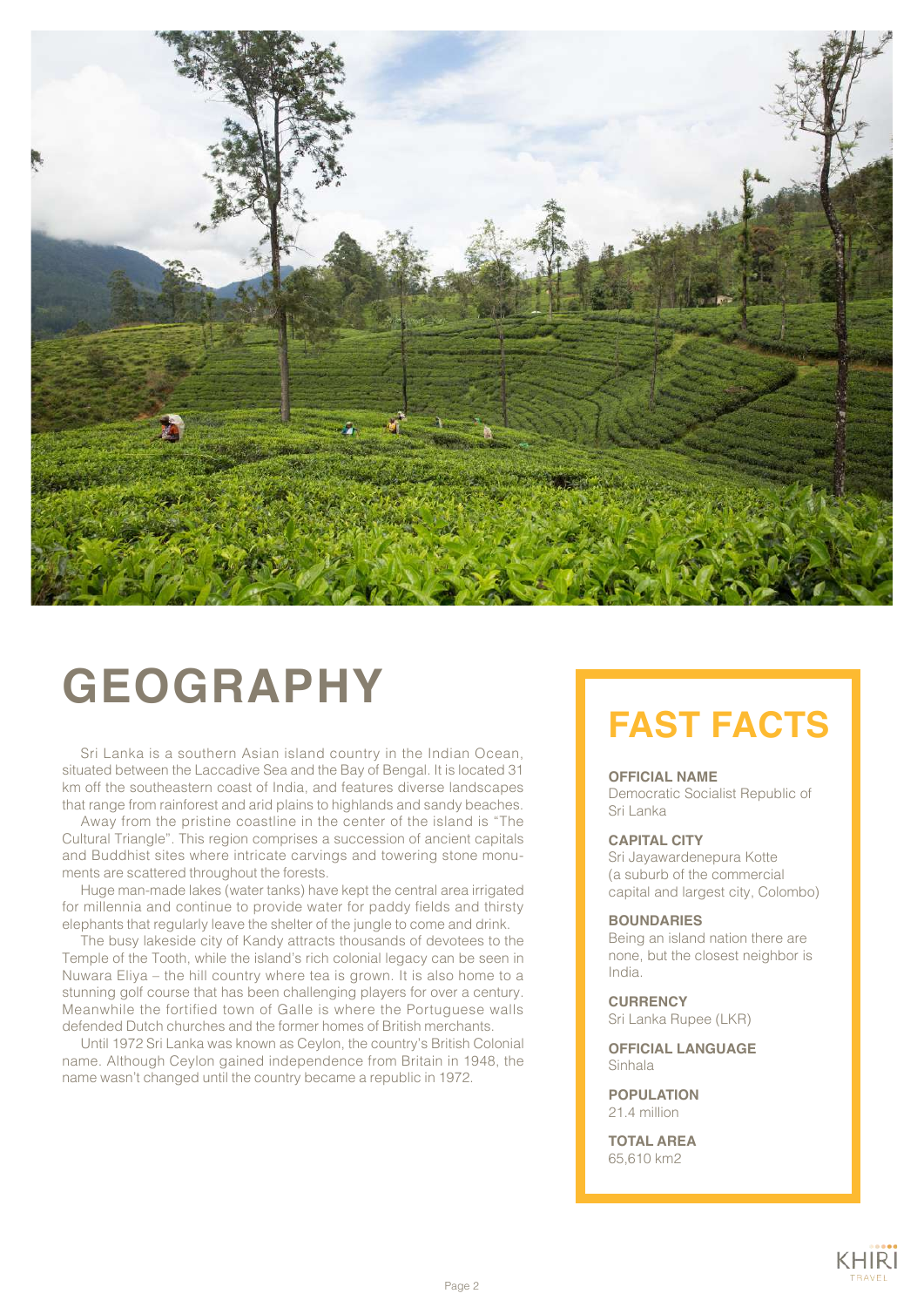### **SRI LANKA** *DESTINATIONS*

While Sri Lanka is incredibly diverse in its destinations,





### **COLOMBO**

Colombo, the commercial capital, has often been avoided by visitors for a misunderstood reputation of being yet another busy city. We are ready to change that perception with a great choice of exciting activities that allow visitors to discover Colombo at its best. Prepare for some traffic, but once you have passed the busy avenues, you are in for a treat!

Tuk Tuks are the best mode of travelling within the city as you explore the street food joints at Galle Face Green and the bustling markets at Pettah, and if you want to dwell deeper into the inner suburbs, a visit to Slave Island area won't disappoint you.

Arrack is a local spirit not to be missed while in Colombo. It can be a premium Ceylon arrack at the famous travelers bar at Galle Face Hotel, or if you are more adventurous, a shot of Extra Special arrack (as the locals call it) at one of the city's famous "Dodgy Bars" will be an experience in itself.

## **KANDY**

Situated in the central highlands amongst rainforest-clad hills, Kandy – known as the last Kingdom – still retains some of its touches of colonial history. The city's biggest pride, The Sacred Temple of the Tooth Relic, remains a must visit site; pack some white clothes to wear to the temple so you blend in well with the locals.

Don't forget to visit some forgotten places like the British Garrison cemetery and meet the caretaker, who will unveil some interesting stories behind the tombstones!

When you head towards the suburbs, you could still find the three temples loop of Gadaladeniya, Embekke and Lankatilake, which can also be done as a trek through the villages.